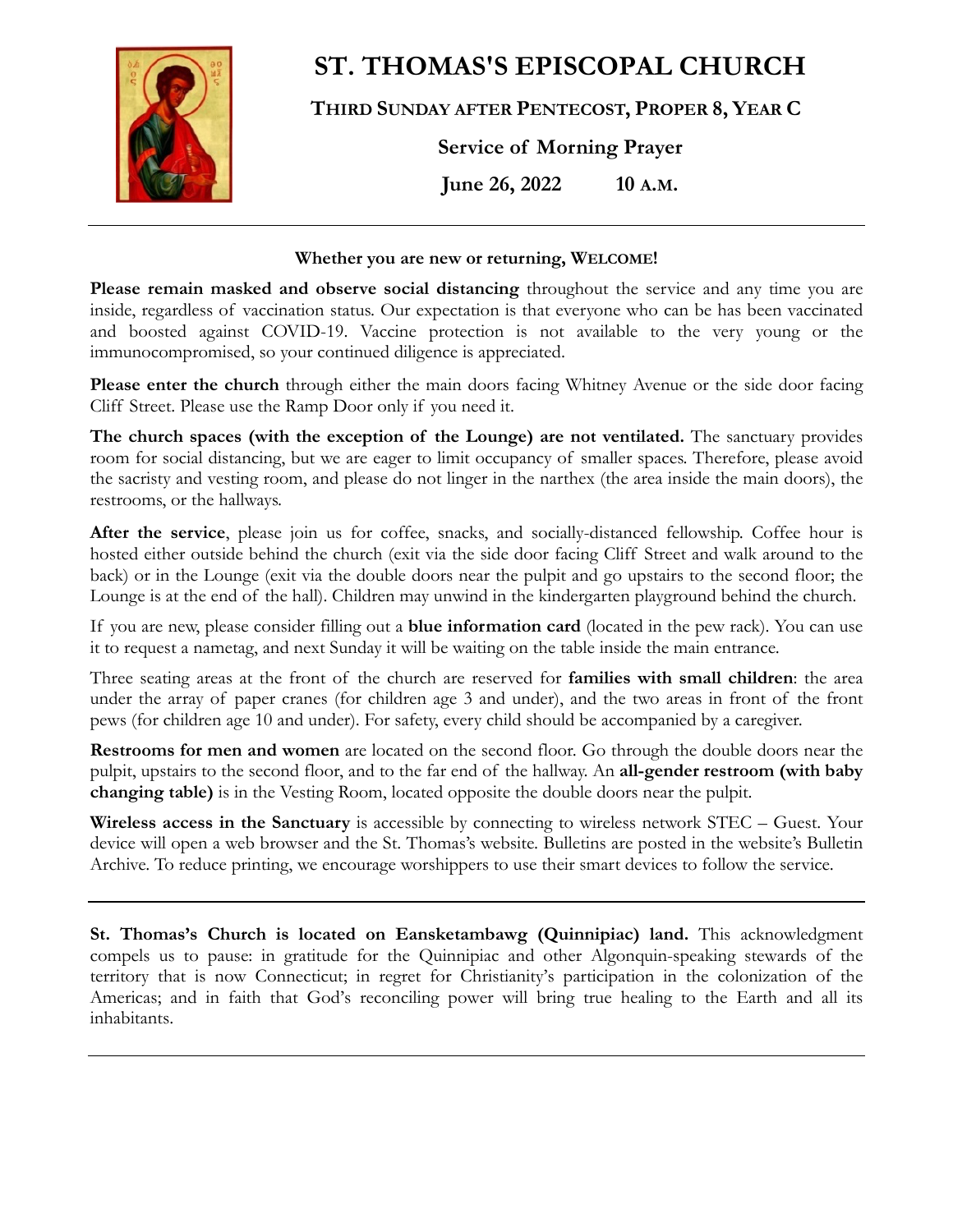*At the ringing of the bell, please stand.*

**HYMN** Christ is made the sure foundation (**518**, *The Hymnal 1982*)

# **OPENING SENTENCE**

*Officiant* Grace to you and peace from God our Father and the Lord Jesus Christ. *Philippians 1:2*

# **THE CONFESSION OF SIN**

*Officiant* Let us confess our sins against God and our neighbor. [*Silence is kept.*]

*Officiant and People* **Most merciful God, we confess that we have sinned against you in thought, word, and deed, by what we have done, and by what we have left undone. We have not loved you with our whole heart; we have not loved our neighbors as ourselves. We are truly sorry and we humbly repent. For the sake of your Son Jesus Christ, have mercy on us and forgive us; that we may delight in your will, and walk in your ways, to the glory of your Name. Amen.**

### *Officiant*

Almighty God have mercy on us, forgive us all our sins through our Lord Jesus Christ, strengthen us in all goodness, and by the power of the Holy Spirit keep us in eternal life. **Amen.**

### **THE INVITATORY**

Officiant: Lord, open our lips. **People: And our mouth shall proclaim your praise.**

### *Officiant and People*

**Glory to the Father, and to the Son, and to the Holy Spirit: as it was in the beginning, is now, and will be forever. Amen.**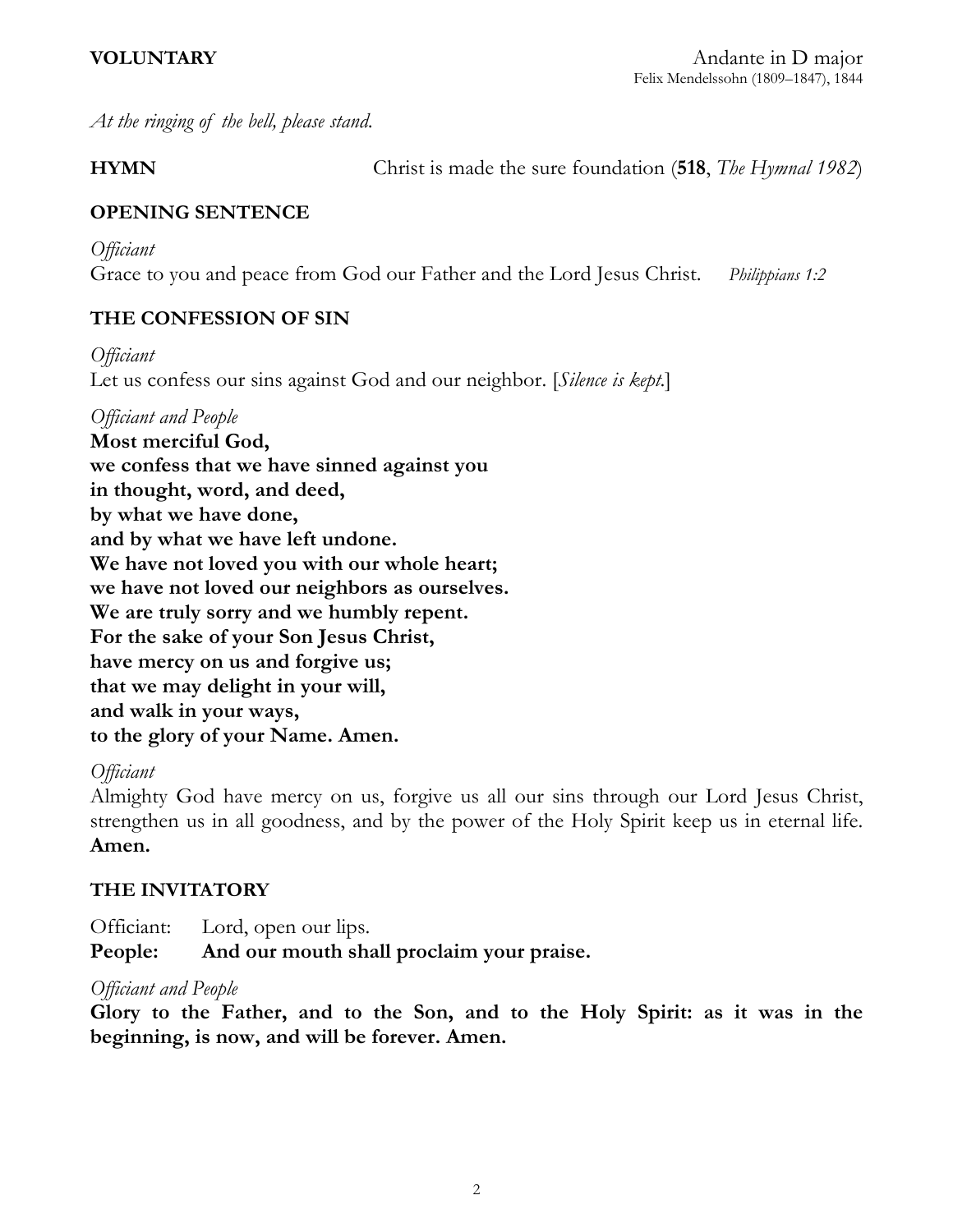# **VENITE**

### *Officiant and People*

**Come, let us sing to the Lord; \* let us shout for joy to the Rock of our salvation. Let us come before his presence with thanksgiving \* and raise a loud shout to him with psalms.**

**For the Lord is a great God, \***

**and a great King above all gods.**

**In his hand are the caverns of the earth, \***

**and the heights of the hills are his also.**

**The sea is his, for he made it, \***

**and his hands have molded the dry land.**

**Come, let us bow down, and bend the knee, \***

**and kneel before the Lord our Maker.**

**For he is our God,**

**and we are the people of his pasture and the sheep of his hand. \* Oh, that today you would hearken to his voice!**

*All are seated.*

# **PSALM 77:1-2,11-20**

# *Officiant and People*

- **1 I will cry aloud to God; \* I will cry aloud, and he will hear me.**
- **2 In the day of my trouble I sought the Lord; \* my hands were stretched out by night and did not tire; I refused to be comforted.**
- **11 I will remember the works of the LORD, \* and call to mind your wonders of old time.**
- **12 I will meditate on all your acts \* and ponder your mighty deeds.**
- **13 Your way, O God, is holy; \* who is so great a god as our God?**
- **14 You are the God who works wonders \* and have declared your power among the peoples.**
- **15 By your strength you have redeemed your people, \* the children of Jacob and Joseph.**
- **16 The waters saw you, O God; the waters saw you and trembled; \* the very depths were shaken.**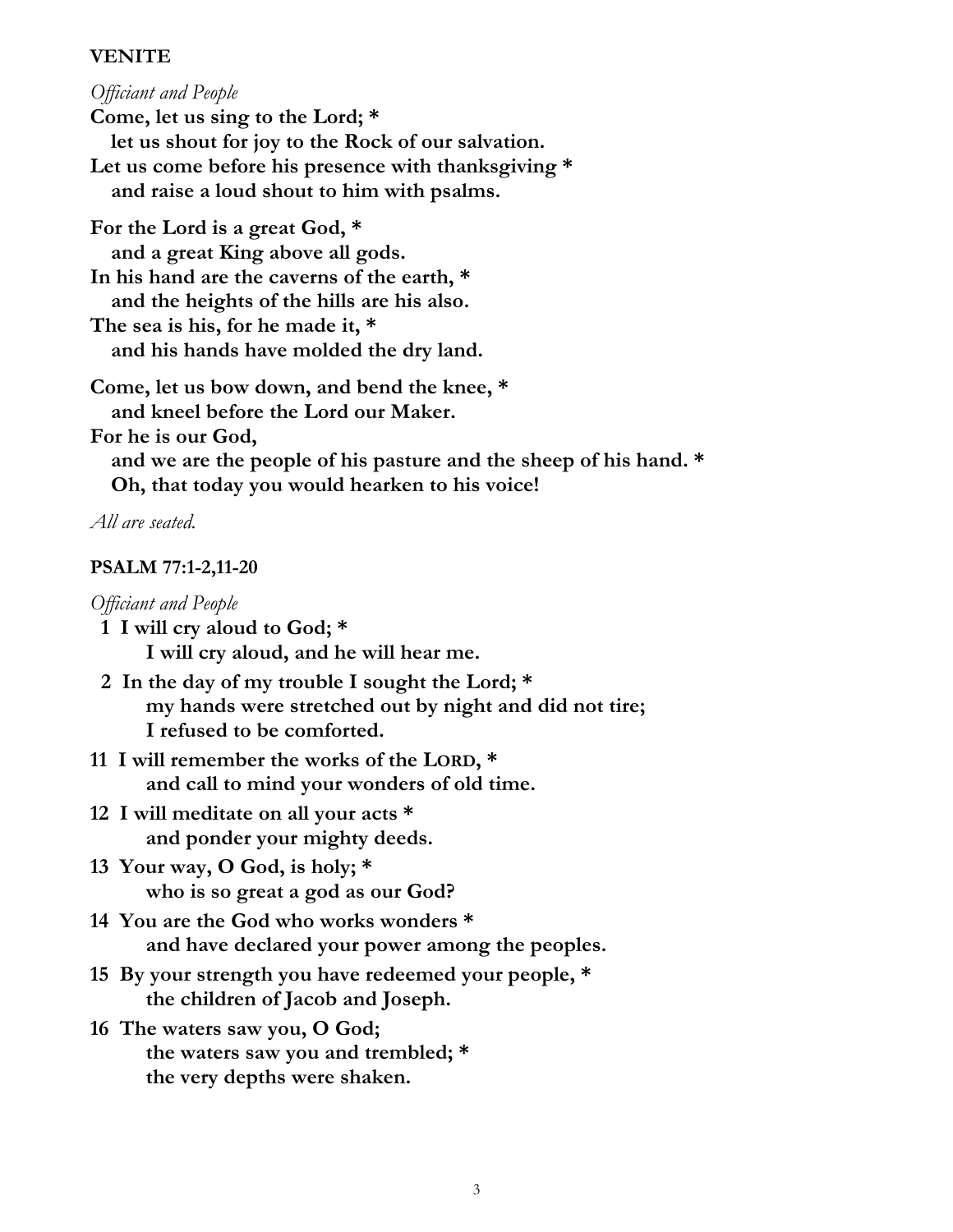- **17 The clouds poured out water; the skies thundered; \* your arrows flashed to and fro;**
- **18 The sound of your thunder was in the whirlwind; your lightnings lit up the world; \* the earth trembled and shook.**
- **19 Your way was in the sea, and your paths in the great waters, \* yet your footsteps were not seen.**
- **20 You led your people like a flock \* by the hand of Moses and Aaron.**

 **Glory to the Father, and to the Son, and to the Holy Spirit: \* as it was in the beginning, is now, and will be for ever. Amen.**

# **THE FIRST LESSON** 2 KINGS 2:1-2,6-14

When the LORD was about to take Elijah up to heaven by a whirlwind, Elijah and Elisha were on their way from Gilgal. Elijah said to Elisha, "Stay here; for the LORD has sent me as far as Bethel." But Elisha said, "As the LORD lives, and as you yourself live, I will not leave you." So they went down to Bethel.

Then Elijah said to him, "Stay here; for the LORD has sent me to the Jordan." But he said, "As the LORD lives, and as you yourself live, I will not leave you." So the two of them went on. Fifty men of the company of prophets also went, and stood at some distance from them, as they both were standing by the Jordan. Then Elijah took his mantle and rolled it up, and struck the water; the water was parted to the one side and to the other, until the two of them crossed on dry ground.

When they had crossed, Elijah said to Elisha, "Tell me what I may do for you, before I am taken from you." Elisha said, "Please let me inherit a double share of your spirit." He responded, "You have asked a hard thing; yet, if you see me as I am being taken from you, it will be granted you; if not, it will not." As they continued walking and talking, a chariot of fire and horses of fire separated the two of them, and Elijah ascended in a whirlwind into heaven. Elisha kept watching and crying out, "Father, father! The chariots of Israel and its horsemen!" But when he could no longer see him, he grasped his own clothes and tore them in two pieces.

He picked up the mantle of Elijah that had fallen from him, and went back and stood on the bank of the Jordan. He took the mantle of Elijah that had fallen from him, and struck the water, saying, "Where is the LORD, the God of Elijah?" When he had struck the water, the water was parted to the one side and to the other, and Elisha went over.

# Reader: The Word of the Lord. **People: Thanks be to God.**

*All stand.*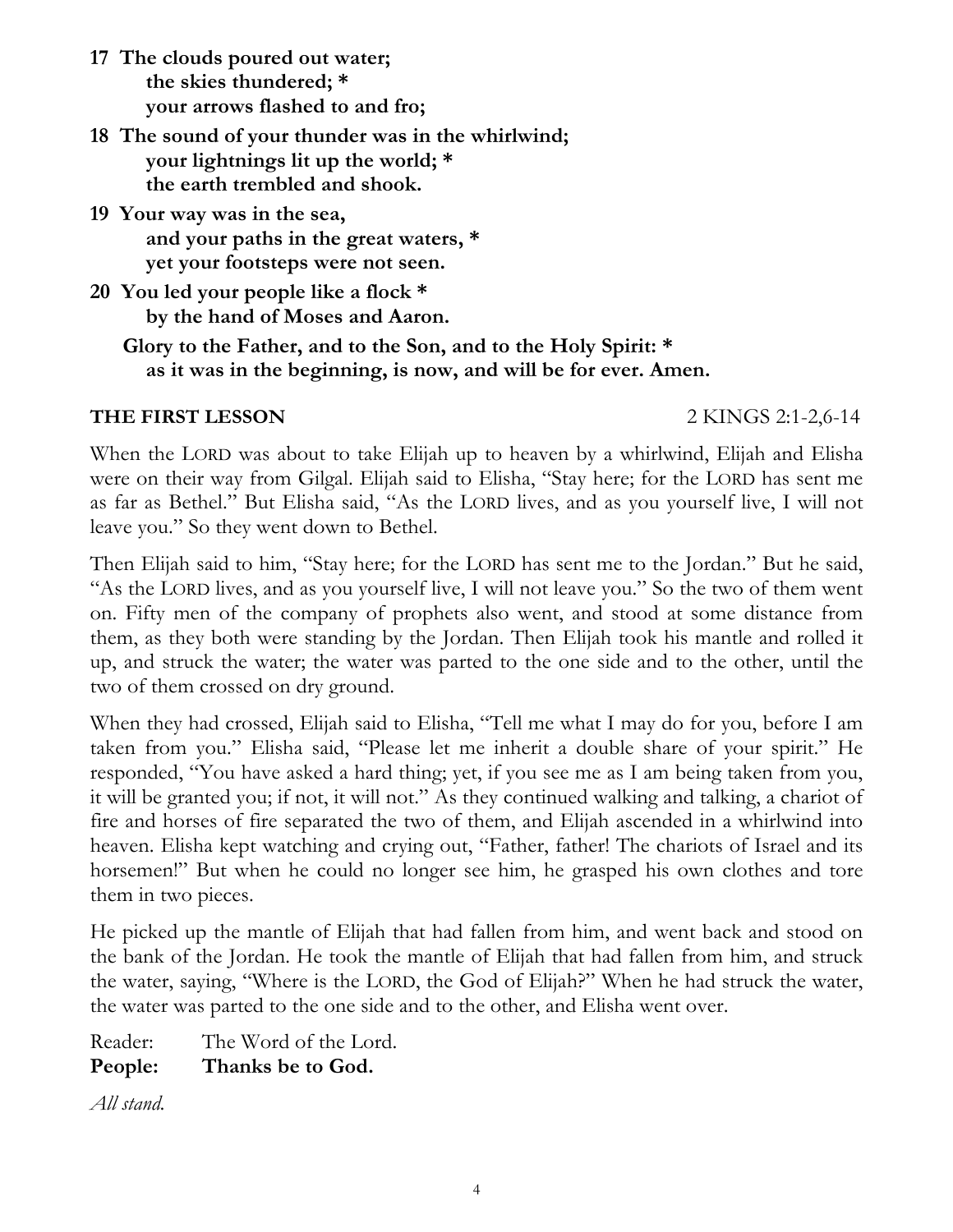*All are seated.*

# **THE SECOND LESSON** GALATIANS 5:1,13-25

For freedom Christ has set us free. Stand firm, therefore, and do not submit again to a yoke of slavery.

For you were called to freedom, brothers and sisters; only do not use your freedom as an opportunity for self-indulgence, but through love become slaves to one another. For the whole law is summed up in a single commandment, "You shall love your neighbor as yourself." If, however, you bite and devour one another, take care that you are not consumed by one another.

Live by the Spirit, I say, and do not gratify the desires of the flesh. For what the flesh desires is opposed to the Spirit, and what the Spirit desires is opposed to the flesh; for these are opposed to each other, to prevent you from doing what you want. But if you are led by the Spirit, you are not subject to the law. Now the works of the flesh are obvious: fornication, impurity, licentiousness, idolatry, sorcery, enmities, strife, jealousy, anger, quarrels, dissensions, factions, envy, drunkenness, carousing, and things like these. I am warning you, as I warned you before: those who do such things will not inherit the kingdom of God.

By contrast, the fruit of the Spirit is love, joy, peace, patience, kindness, generosity, faithfulness, gentleness, and self-control. There is no law against such things. And those who belong to Christ Jesus have crucified the flesh with its passions and desires. If we live by the Spirit, let us also be guided by the Spirit.

Reader: The Word of the Lord. **People: Thanks be to God.**

*Officiant and People*

**My soul proclaims the greatness of the Lord, my spirit rejoices in God my Savior; \* for he has looked with favor on his lowly servant. From this day all generations will call me blessed: \* the Almighty has done great things for me, and holy is his Name. He has mercy on those who fear him \* in every generation. He has shown the strength of his arm, \* he has scattered the proud in their conceit. He has cast down the mighty from their thrones, \* and has lifted up the lowly. He has filled the hungry with good things, \* and the rich he has sent away empty.**

**CANTICLE 15** The Song of Mary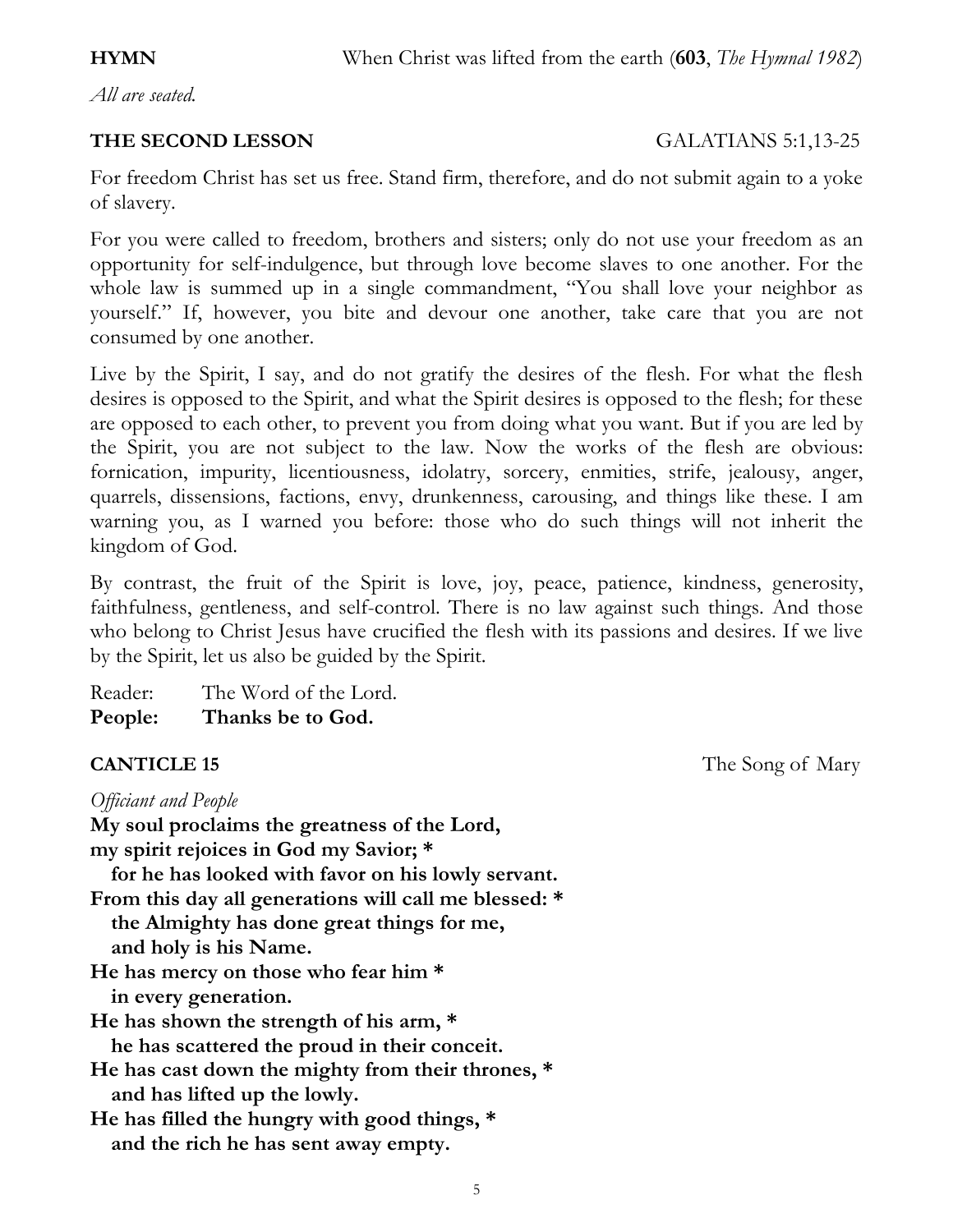**He has come to the help of his servant Israel, \* for he has remembered his promise of mercy, The promise he made to our fathers, \* to Abraham and his children for ever.**

**Glory to the Father, and to the Son, and to the Holy Spirit: \* as it was in the beginning, is now, and will be for ever. Amen.**

# **THE THIRD LESSON** LUKE 9:51-62

When the days drew near for Jesus to be taken up, he set his face to go to Jerusalem. And he sent messengers ahead of him. On their way they entered a village of the Samaritans to make ready for him; but they did not receive him, because his face was set toward Jerusalem. When his disciples James and John saw it, they said, "Lord, do you want us to command fire to come down from heaven and consume them?" But he turned and rebuked them. Then they went on to another village.

As they were going along the road, someone said to him, "I will follow you wherever you go." And Jesus said to him, "Foxes have holes, and birds of the air have nests; but the Son of Man has nowhere to lay his head." To another he said, "Follow me." But he said, "Lord, first let me go and bury my father." But Jesus said to him, "Let the dead bury their own dead; but as for you, go and proclaim the kingdom of God." Another said, "I will follow you, Lord; but let me first say farewell to those at my home." Jesus said to him, "No one who puts a hand to the plow and looks back is fit for the kingdom of God."

| Reader: | The Word of the Lord. |
|---------|-----------------------|
| People: | Thanks be to God.     |

*All stand.*

**HYMN** My song is love unknown (458, *The Hymnal 1982*)

# **THE APOSTLES' CREED**

*Officiant and People* **I believe in God, the Father almighty, creator of heaven and earth. I believe in Jesus Christ, his only Son, our Lord. He was conceived by the power of the Holy Spirit and born of the Virgin Mary. He suffered under Pontius Pilate, was crucified, died, and was buried. He descended to the dead. On the third day he rose again. He ascended into heaven, and is seated at the right hand of the Father. He will come again to judge the living and the dead.**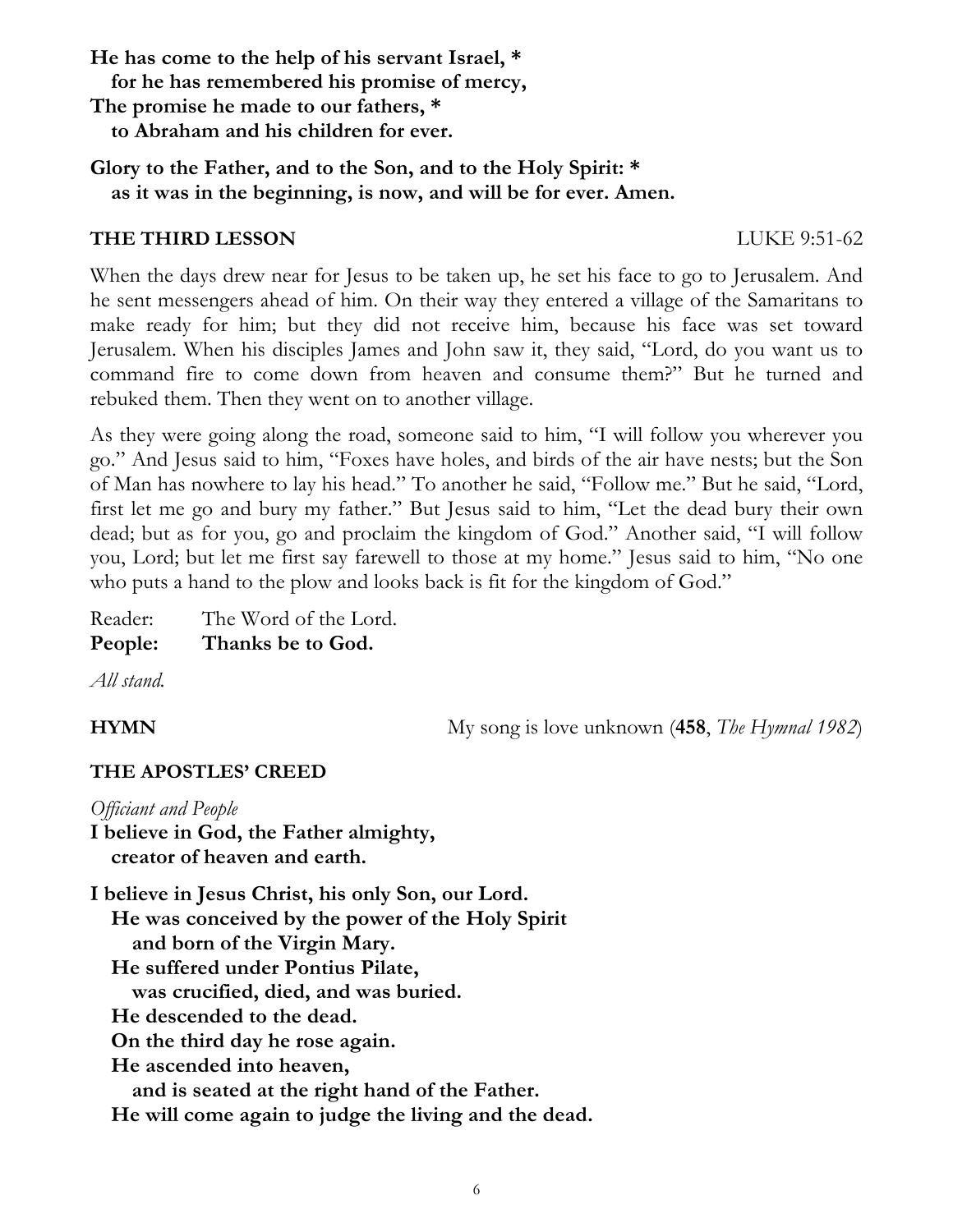**I believe in the Holy Spirit, the holy catholic Church, the communion of saints, the forgiveness of sins, the resurrection of the body, and the life everlasting. Amen.**

#### **THE PRAYERS**

| Officiant: | The Lord be with you. |
|------------|-----------------------|
| People:    | And also with you.    |
| Officiant: | Let us pray.          |

*You are invited to say the Lord's Prayer in the language of your choice.*

| Our Father in heaven,          | as we forgive those             |
|--------------------------------|---------------------------------|
| hallowed be your Name,         | who sin against us.             |
| your kingdom come,             | Save us from the time of trial, |
| your will be done,             | and deliver us from evil.       |
| on earth as in heaven.         | For the kingdom, the power,     |
| Give us today our daily bread. | and the glory are yours,        |
| Forgive us our sins,           | now and for ever. Amen.         |

| Officiant: | Show us your mercy, O Lord;                   |
|------------|-----------------------------------------------|
| People:    | And grant us your salvation.                  |
| Officiant: | Clothe your ministers with righteousness;     |
| People:    | Let your people sing with joy.                |
| Officiant: | Give peace, O Lord, in all the world;         |
| People:    | For only in you can we live in safety.        |
| Officiant: | Lord, keep this nation under your care;       |
| People:    | And guide us in the way of justice and truth. |
|            |                                               |
| Officiant: | Let your way be known upon earth;             |
| People:    | Your saving health among all nations.         |
| Officiant: | Let not the needy, O Lord, be forgotten;      |
| People:    | Nor the hope of the poor be taken away.       |
| Officiant: | Create in us clean hearts, O God;             |

### *Officiant*

(*The Collect of the Day*) Almighty God, you have built your Church upon the foundation of the apostles and prophets, Jesus Christ himself being the chief cornerstone: Grant us so to be joined together in unity of spirit by their teaching, that we may be made a holy temple acceptable to you; through Jesus Christ our Lord, who lives and reigns with you and the Holy Spirit, one God, for ever and ever. **Amen.**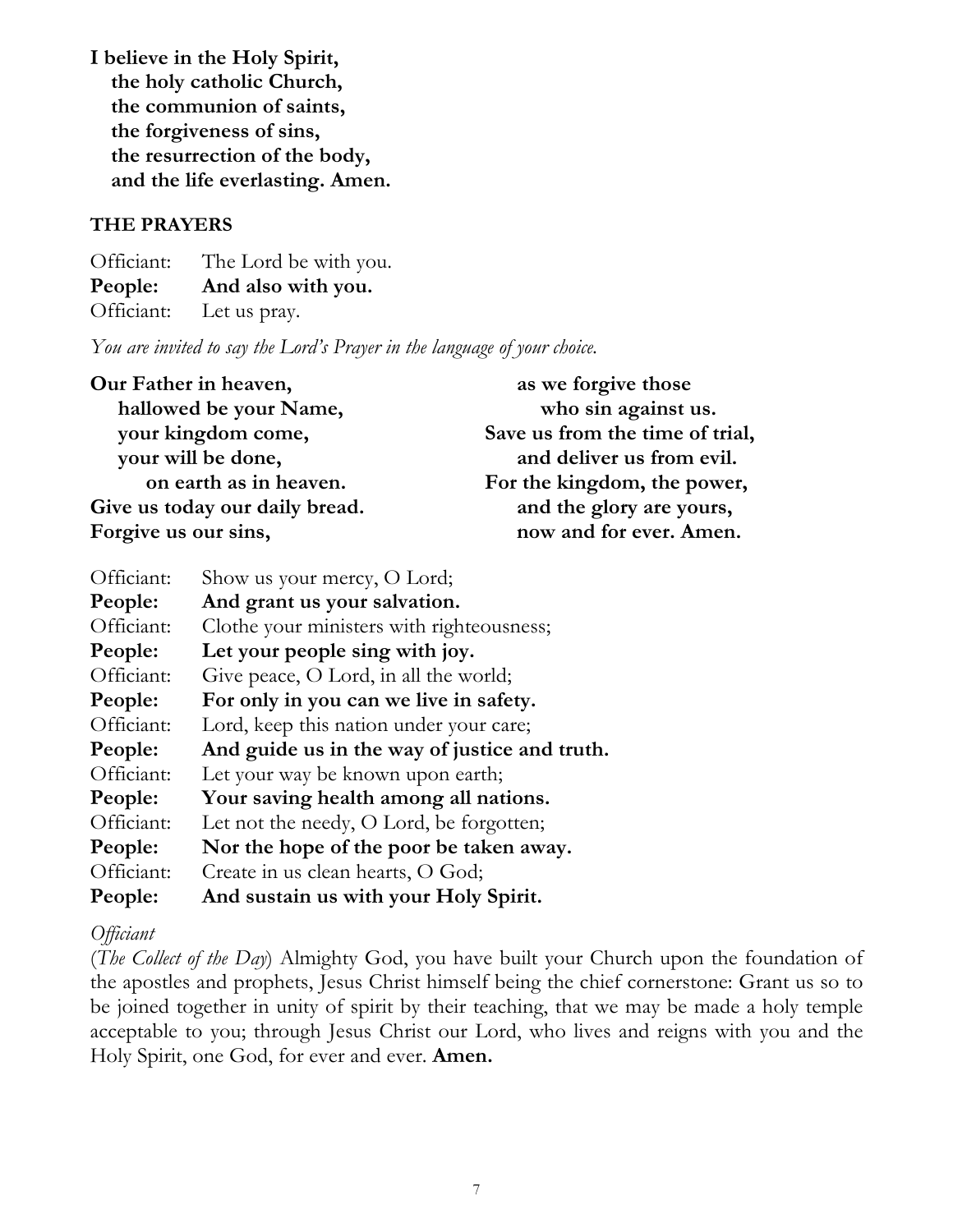(*A Collect for Guidance*) Heavenly Father, in you we live and move and have our being: We humbly pray you so to guide and govern us by your Holy Spirit, that in all the cares and occupations of our life we may not forget you, but may remember that we are ever walking in your sight; through Jesus Christ our Lord. **Amen.**

(*A Prayer for Mission*) Almighty and everlasting God, by whose Spirit the whole body of your faithful people is governed and sanctified: Receive our supplications and prayers which we offer before you for all members of your holy Church, that in their vocation and ministry they may truly and devoutly serve you; through our Lord and Savior Jesus Christ. **Amen.** 

*The Officiant may add prayers of intercession and thanksgiving.*

# **THE GENERAL THANKSGIVING**

# *Officiant and People*

**Almighty God, Father of all mercies, we your unworthy servants give you humble thanks for all your goodness and loving-kindness to us and to all whom you have made. We bless you for our creation, preservation, and all the blessings of this life; but above all for your immeasurable love in the redemption of the world by our Lord Jesus Christ; for the means of grace, and for the hope of glory. And, we pray, give us such an awareness of your mercies, that with truly thankful hearts we may show forth your praise, not only with our lips, but in our lives, by giving up our selves to your service, and by walking before you in holiness and righteousness all our days; through Jesus Christ our Lord, to whom, with you and the Holy Spirit, be honor and glory throughout all ages. Amen.**

# **THE PEACE**

Officiant: The peace of the Lord be always with you.

**People: And also with you.**

*Please remain in place while greeting your neighbors with a sign of peace. You may then be seated for brief announcements.*

# **WELCOME & ANNOUNCEMENTS**

*Your ongoing financial support of St. Thomas's Church is sincerely appreciated. We will not be passing a collection plate today; collection plates are located at the doors. To give online with a debit or credit card, go to the Home page of the Church website (www.stthomasnewhaven.org), and click GIVE NOW. If you are viewing this document electronically, you may simply CLICK HERE. Thank you!*

*All stand.*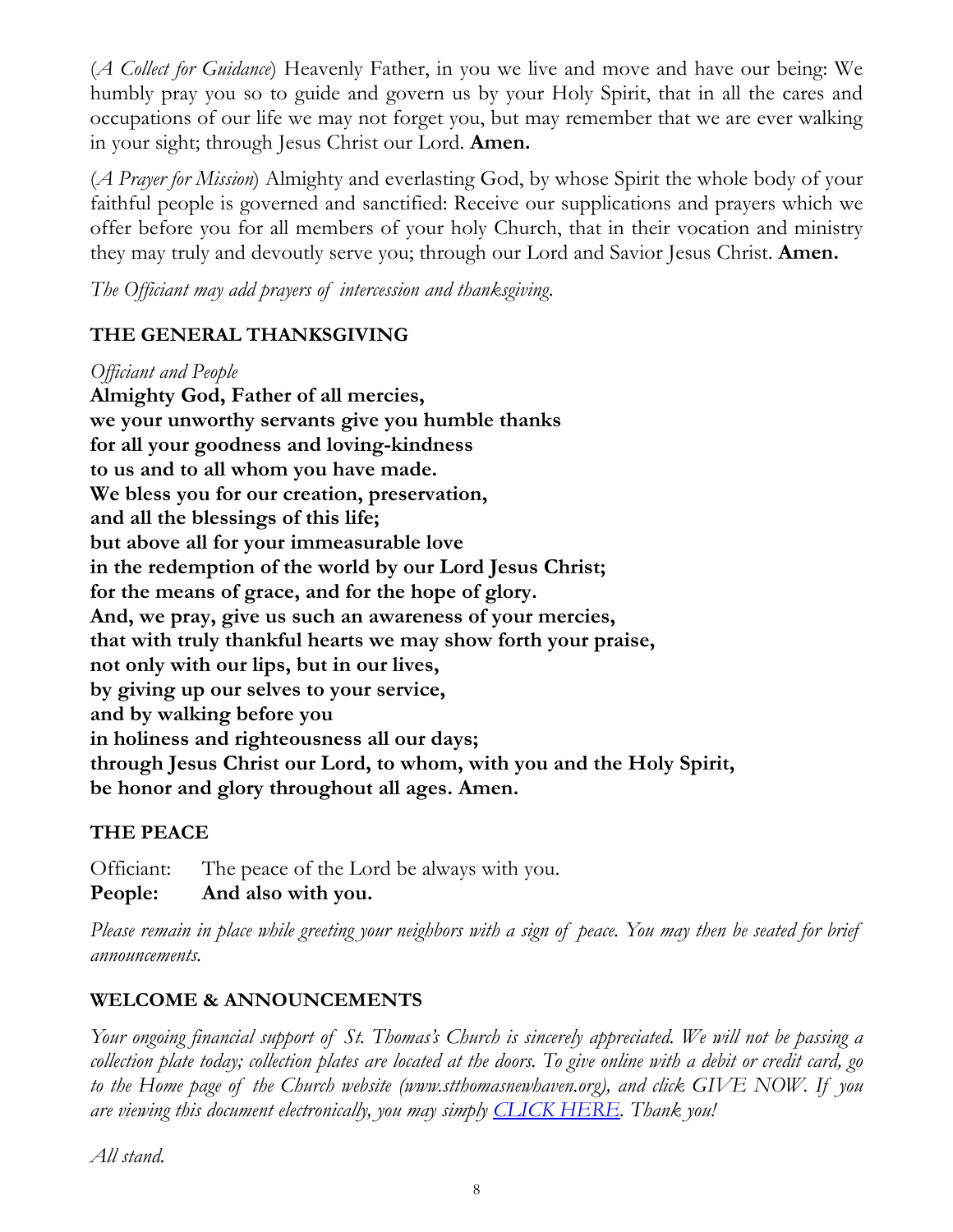# **DISMISSAL AND CONCLUDING SENTENCE**

Officiant: Let us bless the Lord.

**People: Thanks be to God.**

#### *Officiant*

May the God of hope fill us with all joy and peace in believing through the power of the Holy Spirit. *Romans 15:13*

*You may be seated for the anthem or exit the church.*

**ANTHEM** Then shall the righteous shine forth

Then shall the righteous shine forth as the sun in their heavenly Father's realm. Joy on their head shall be for everlasting, and all sorrow and mourning shall flee away for ever. Words: Matthew 13:43; Isaiah 51:11 Music: Felix Mendelssohn (1809–1847), *Elijah*, 1846

> *Unless otherwise indicated, all printed music and anthem texts are used by permission. Reprinted using ritesong, Church Publishing Incorporated License #90148. All rights reserved.*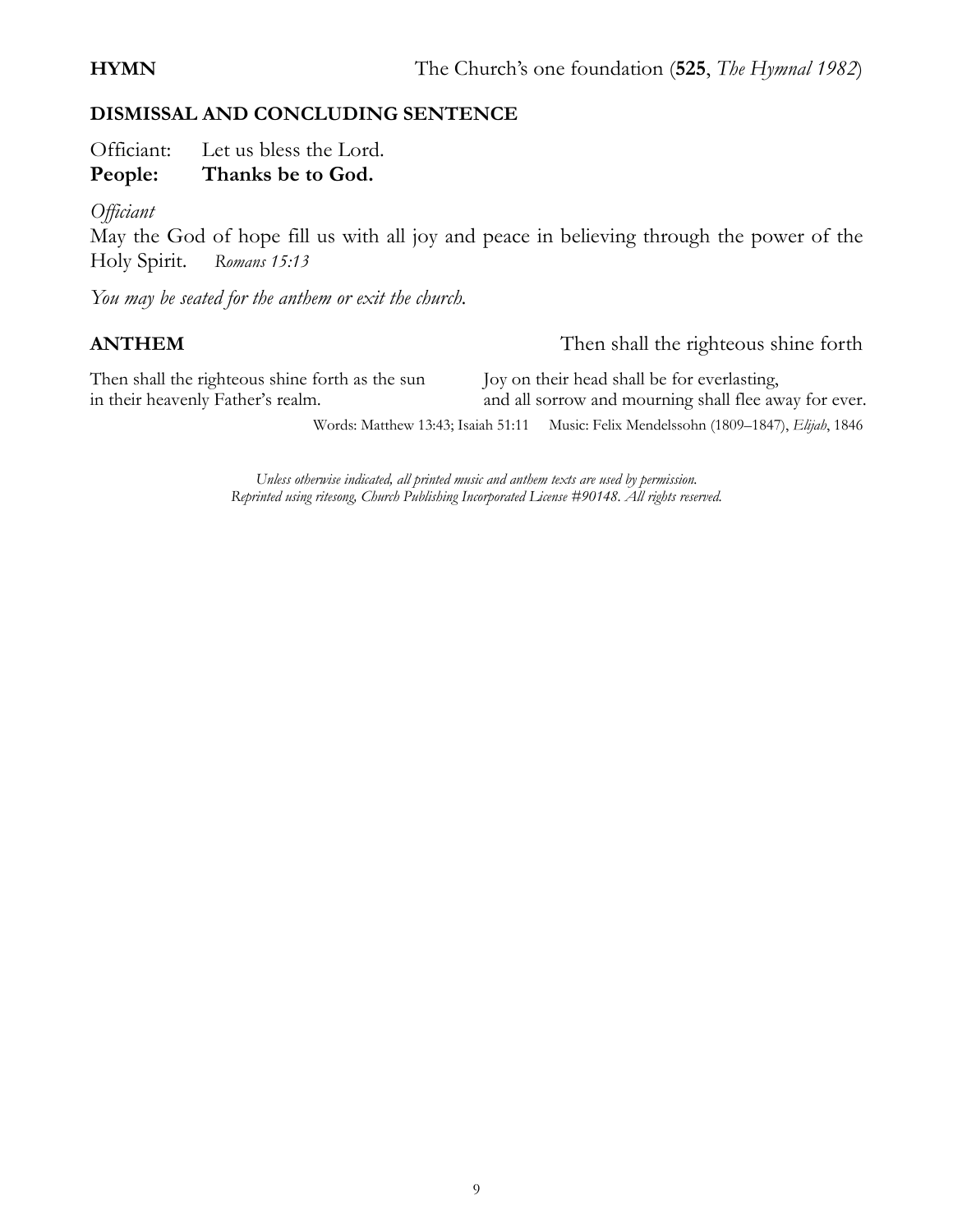

#### **Announcements**

#### *Stay in touch! Subscribe to the Weekly Parish Enews and "like" St. Thomas's on Facebook.*

To keep up with the latest parish events and information, please see the most recent edition of the Weekly Parish Enews. From the Home page of the Parish website (www.stthomasnewhaven.org), you can go to the Enews archive or subscribe to have future editions delivered to your email inbox.

**Keri's Sabbatical**. Keri is taking the last month of her sabbatical and will return on July 13. There will be lay-led Morning Prayer on the Sundays she is away. For more information, see the April 17 Enews Special.

**Coffee Hour - New Link for Summer Sundays.** You are invited to consider hosting coffee hour at St. Thomas's following Sunday worship. You may host it outside behind the church or inside in the Lounge. Prepare coffee, tea, cocoa, lemonade, iced tea, etc. in the church kitchen or bring it from a local retailer. Treats optional! Visit this link to sign up through Labor Day weekend: https://www.signupgenius.com/go/70A0F4AACAD2CABFE3-coffee

Please contact Julie Kelly at  $i$ .kelly@stthomasnewhaven.org with any questions. Thank you for contributing to our time of fellowship!

**Bishop Election.** The special electing convention was Saturday, May 21. The Rev. Jeffrey Mello, Rector of Saint Paul's Episcopal Church, Brookline, Massachusetts, was elected as the 16th bishop of the Episcopal Church in Connecticut, pending the required consents from a majority of bishops with jurisdiction and standing committees of the Episcopal Church. The consecration is scheduled to take place October 15, 2022, at the Connecticut Convention Center in Hartford. See the Enews for more info or this link: https://ctbishopsearch.org/

**Bible Study on hiatus for the summer.** We're currently using the Women in the Bible course from Yale Divinity School. Details in the Enews.

**St. Thomas's 2022-2023 Program Year.** The Vestry is working with Keri and Noah to plan our 2022-2023 program year, a year in which we will celebrate the 175th anniversary of St. Thomas's Episcopal Church parish. We call on all of you to join us in envisioning what we can do in all of the areas of parish life. Please contact a vestry member with your ideas. More details in the Enews.